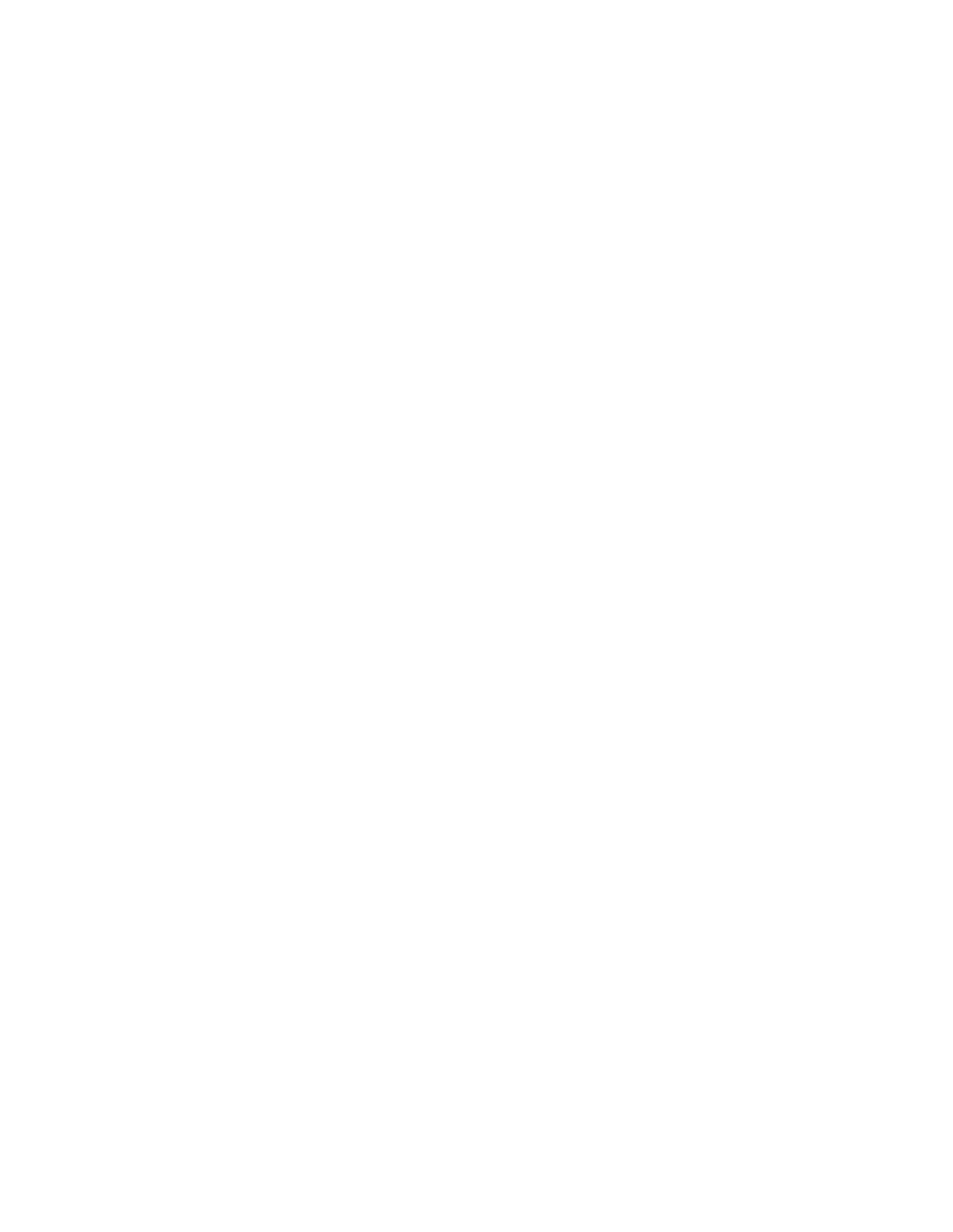## **NBHCP Definitions**

 Note: These same definitions as amended, are included in the Final Implementation Agreement to the NBHCP)

 Terms used in this Plan and the associated Implementation Agreement shall have the same meaning as those same terms have under the ESA and CESA, except as set forth below. Capitalized terms used but not defined herein, but which are defined in the Plan, shall have the meanings specified in the Plan.

- 1. Adaptive Management. The term "Adaptive Management" means a method for examining alternative strategies for meeting measurable goals and objectives, and then, if necessary adjusting future conservation management actions according to what is learned to achieve those goals and objectives.
- 2. Amendment. The term "Amendment" shall refer to significant changes to the NBHCP, Implementation Agreement and/or Incidental Take Permit for circumstances as described in Chapter VI, Section 3(b) of the NBHCP. Amendments include activities which are more significant than and different from revisions (see also "Revisions").
- 3. Area B (Out of Basin Mitigation Area). Area B shall refer to lands identified on Figure 20 of the HCP in which TNBC may pursue acquisition of Mitigation Lands under the specific terms described in Chapter IV, Section 2.b of the HCP, with approval of USFWS and CDFG. TNBC shall account for all acreage acquired in Area B to ensure that the total amount of such lands does not exceed 20 percent of the total Mitigation Lands. The additional requirements for acquisition of mitigation lands in Area B (out of basin), apply only to Area B and do not apply to any acquisitions of mitigation lands located within the Natomas Basin or the outer "ring" of the Natomas Basin defined as the land bounding the Natomas Basin and extending to the edge of the water immediately outside the Natomas Basin levees.

*(Note: During the final NBHCP approval process by the City Council of the City of Sacramento and the Board of Supervisors of Sutter County, authorization to purchase Mitigation Lands to offset the impacts of development was limited to the Natomas Basin and the "outer" ring around the levees of the Natomas Basin. No authorization to purchase lands to mitigate impacts of Authorized Development in Area B (out of basin area) was granted by the City Council and the Board of Supervisors.)* 

4. Authorized Development. The term "Authorized Development" means that development for which incidental take is authorized for the City of Sacramento and Sutter County under this NBHCP. Authorized Development is limited to a total of 15,517 acres of Planned Development (as further defined below in Section III.A) under the NBHCP. Included within the City's 8,050 acre portion of the Authorized Development are 28 acres of infrastructure development associated with the Metro Air Park (MAP) project in Sacramento County. Included within Sutter County's 7,467 acres of Authorized Development is 16.5 acres of proposed drainage channel improvements located within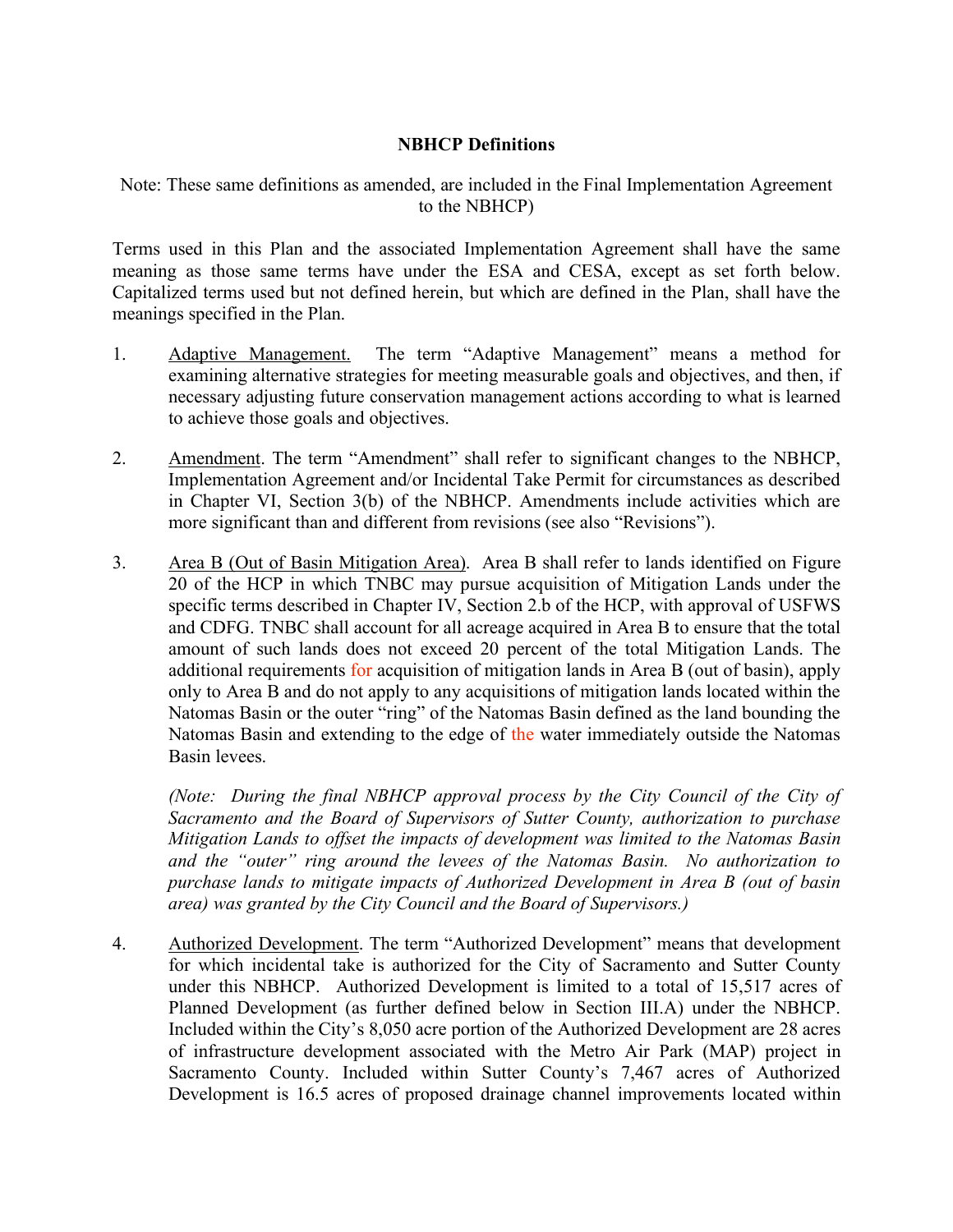Sacramento County. Incidental take resulting from the 1,983 acre MAP project, including the 28 acres located in the City of Sacramento, is covered by separate incidental take permits issued by the Wildlife Agencies. The 15,517 acres of Authorized Development related incidental take within the City and Sutter County combined with the 1,983 acres of development related take within Sacramento County for the MAP project represent a total of 17,500 acres of potential urban development in the Natomas Basin which has been analyzed in the NBHCP as Planned Development, as further defined below. Any development within the City of Sacramento beyond the 8,050 acres to be covered under its incidental take permits, within Sutter County, beyond the 7,467 acres to be covered under its incidental take permits, or within Sacramento County beyond the MAP project, will not be covered under the respective incidental take permits and will trigger a reevaluation of impacts to and mitigation for biological and other resources in the Natomas Basin and amendment of the NBHCP and the incidental take permits or development of a new HCP and issuance of new incidental take permits to address such impacts and mitigation as appropriate.

- 5. Biological Monitoring. The term "Biological Monitoring" means the mandatory element of all HCPs that is designed and implemented to provide the information necessary to assess compliance and project impacts, and verify progress toward the biological goals and objectives for the Plan's Covered Species and habitats.
- 6. Biological Monitoring Plan. Refers to specific monitoring requirements to be conducted in the Natomas Basin as specified in Chapter VI, Section E, Subsection 2, and includes both the overall NBHCP Biological Effectiveness Monitoring Program and the Site Specific Biological Monitoring Programs.
- 7. Changed Circumstances. This term "Changed circumstances" is defined in Title 50 of the Code of Federal Regulations, Section 17.3 as changes in circumstances affecting a species or geographic area covered by the NBHCP that can reasonably be anticipated by Plan Participants and the USFWS, and that can be planned for (e.g., the listing of a new species, or a fire or other natural catastrophic event in areas prone to such events.)" Changed circumstances addressed in NBHCP are outlined in Chapter VI, Section K of the HCP.
- 8. Compliance Monitoring. The term "Compliance Monitoring" means an itemized, task specific method of verifying that the Permittee is carrying out the terms of the NBHCP, Permit and IA
- 9. Conservation Measures. The term "Conservation Measures" means that accepting and conveying developer mitigation fees, and possibly land dedications, as required under the NBHCP, the Land Use Agencies shall implement a variety of measures that will avoid, minimize or mitigate the take of Covered Species.
- 10. Covered Activities. The term "Covered Activities" means the Land Use Agencies Covered Activities and the TNBC Covered Activities.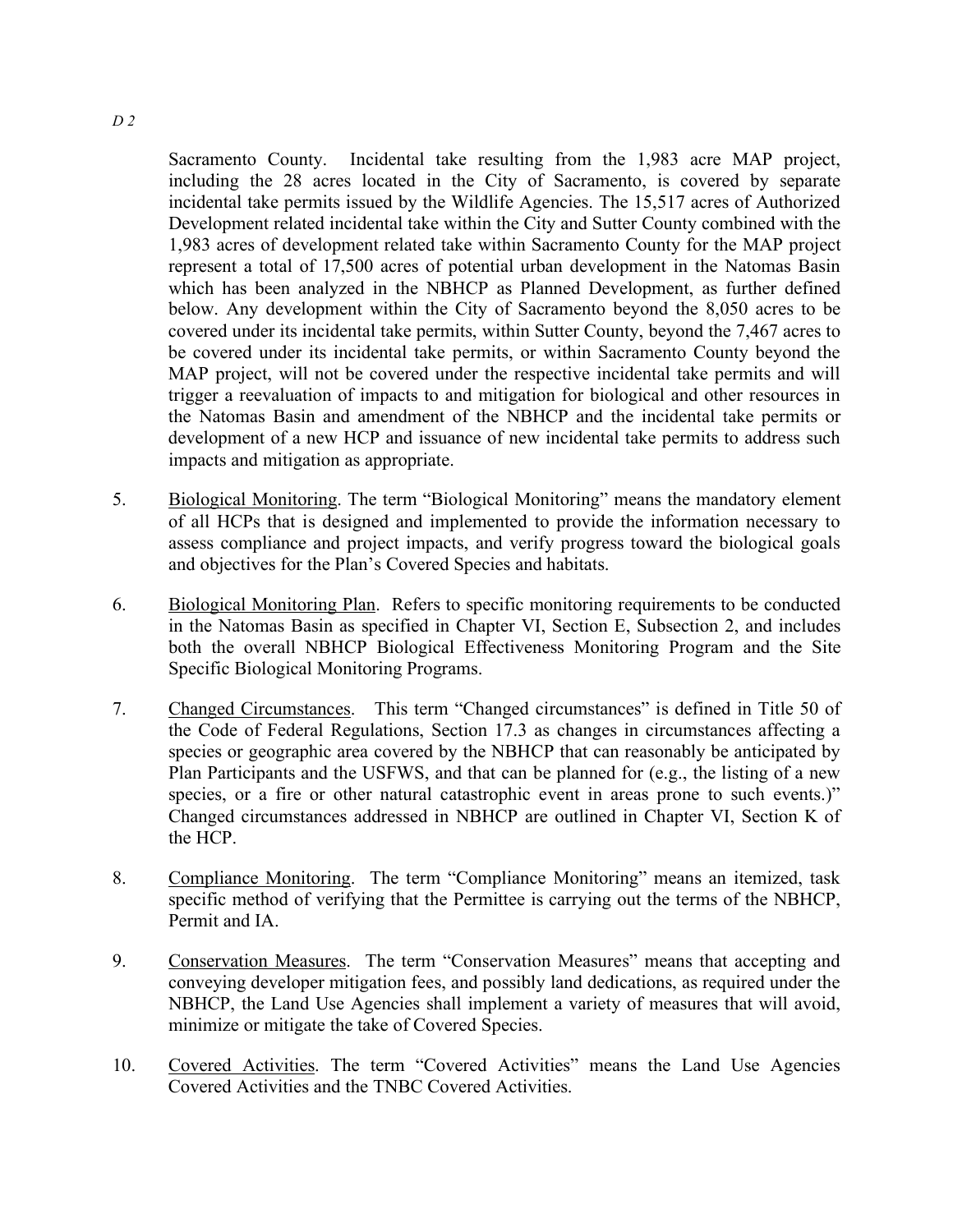- 11. Covered Activities, Land Use Agencies. The term "Land Use Agencies Covered Activities" refers to those specific activities identified at Chapter I, Section N.(1) of the NBHCP for which each Land Use Permittee shall be provided coverage under the federal Section 10(a)(1)(B) permits, and the State Section 2081 Permits. Covered Activities generally means the conversion from vacant land or agricultural uses to residential, commercial, and industrial uses, including related public and private infrastructure development and improvements by the City or Sutter County.
- 12. Covered Activities, TNBC. The term "TNBC Covered Activities" means those activities conducted by TNBC on behalf of the City, Sutter County and other Permittees who may obtain take authorization pursuant to the NBHCP or an HCP based on the NBHCP, within TNBC's Permit Area. These activities include acquisition, habitat creation, restoration, preservation, enhancement, management and monitoring activities within Conserved Habitat Areas. TNBC's Covered Activities are described at Chapter I, Section N (3) of the NBHCP.
- 13. Covered Activities, Water Agencies. The term "Water Agencies Covered Activity" refers to those specific activities identified in Chapter I, Section N (2) of the NBHCP for which each Water Agency Permittee shall be provided coverage under the federal Section 10(a)(1)(B) permits, and the State Section 2081 Permits. Such Covered Activities generally include physical maintenance and operation of the Water Agencies' existing facilities located within the Plan Area, including channel maintenance, vegetation control (where no herbicides are utilized), and construction or improvement of facilities where there is no increase to the footprint of the existing facility.
- 14. Covered Species. The term "Covered Species" means the Federally Protected Species, State Protected Species and the Other Species identified within Table I-1 hereto.
- 15. ESA and CESA. The term "ESA" means the Federal Endangered Species Act of 1973, as amended. The term "CESA" means the California Endangered Species Act, as amended.
- 16. Exempt Area. The term refers to areas within the Natomas Basin, within the City of Sacramento which are already approved for development or already developed and as shown on Exhibit B of the Implementation Agreement.
- 17. Federally Protected Species. The term "Federally Protected Species" means those plants and animals listed by the United States ("U.S.") under the provisions of ESA and shown as Covered Species on Table I-1 hereto that are found, or may be found, in the Permit Areas, as well as those other Covered Species listed on Table I-1 that the USFWS may list in the future.
- 18. Five Point Policy. The term "Five Point Policy" refers to an addendum to the HCP Handbook published by the Fish and Wildlife Service and the National Marine Service on June 1, 2000. The five point policy addendum provides clarifying guidance for conducting the incidental take permit program and for those applying for an incidental take permit under section  $10(a)(1)(B)$  of the Endangered Species Act (ESA).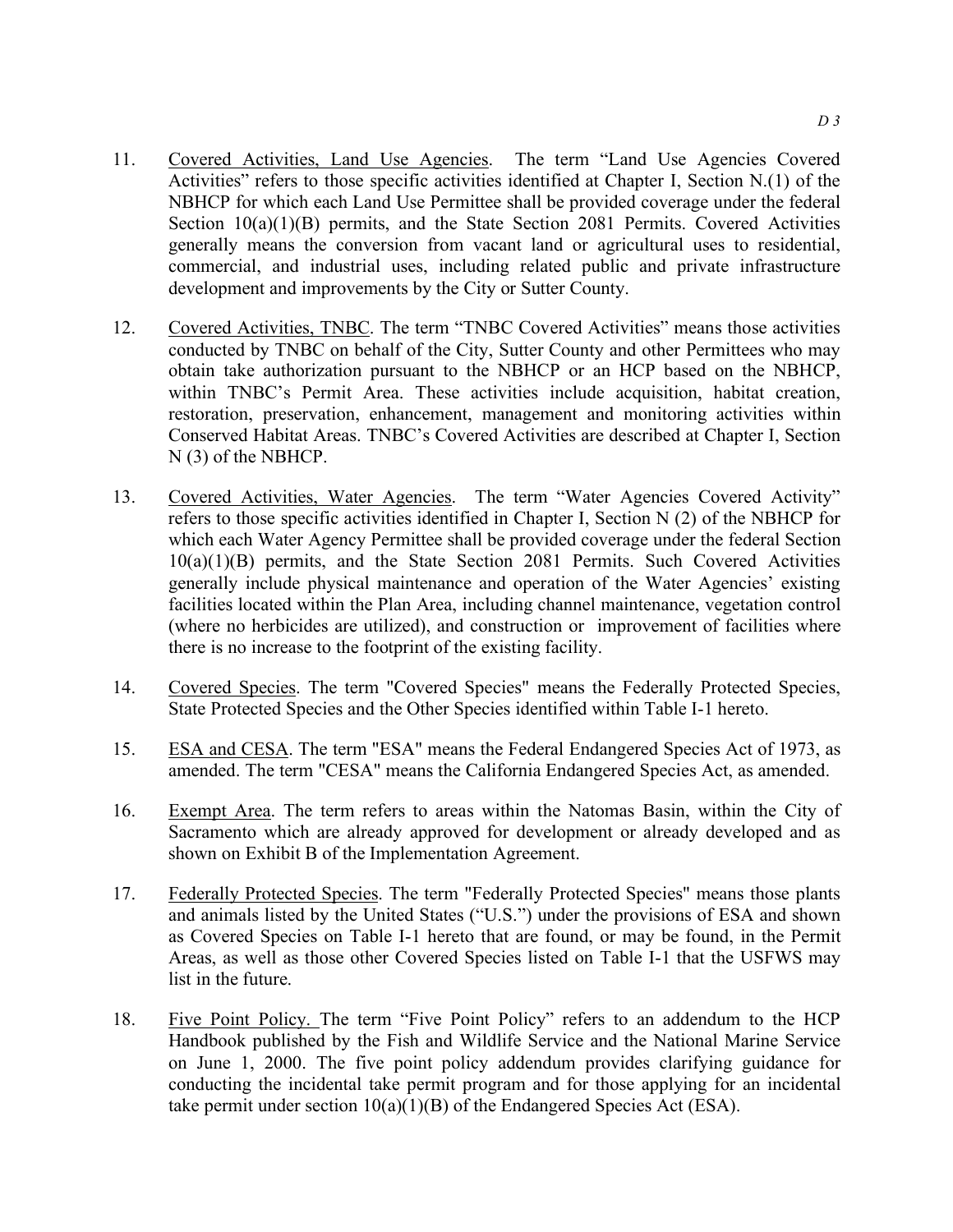- 19. Habitat Values. The term "Habitat Values" means the capability of a land or water area or associated areas, where indigenous plant(s) or animal(s), individually or collectively, may occur and upon which the Covered Species are dependent, in whole or in part, to provide for some or all of their maintenance, growth and reproduction.
- 20. Implementation Annual Meeting. The term refers to the annual public meeting held jointly with TNBC, other Permittees, USFWS and CDFG to report on the progress of the HCP Conservation Strategy as described in Chapter VI, Section G of the NBHCP.
- 21. Implementation Annual Report. The term refers to the annual report prepared by the TNBC describing the compliance and effectiveness monitoring processes and findings and the status of the progress in implementing the NBHCP in accordance with the requirements of Chapter VI, Section **G** of the NBHCP.
- 22. Incidental Take. The term "Incidental Take" means any taking of Covered Species that is incidental to, and not the purpose of, the carrying out of otherwise lawful activity.
- 23. Incidental Take Permits. The terms "Incidental Take Permits," "ITPs" and "Permits" mean the individual permits issued to each Permittee subject to Section 10(a)(1)(B) of the Endangered Species Act and Section 2081 of the California Endangered Species Act.
- 24. Independent Mid-Point Review. This term refers to the required review and evaluation of the effectiveness of the HCP by each of the land use agencies at a defined mid-point in the approval of Authorized Development and as more specifically defined in Chapter VI, Section J of the NBHCP.
- 25. Land Use Agencies. The term "Land Use Agencies" means the City of Sacramento and Sutter County. If and when Sacramento County submits and receives approval of its own ITP, Sacramento County would be considered a Land Use Agency as defined herein.
- 26. MAP (Metro Air Park) Habitat Conservation Plan (MAP HCP). This term refers to final approved Habitat Conservation Plan for the Metro Air Park Project located in the unincorporated portion of the Natomas Basin within Sacramento County, specifically, "Habitat Conservation Plan for the Metro Air Park Project in the Natomas Basin, Sacramento County, California, Prepared by Metro Air Park Property Owner's Association, Dated 2001."
- 27. Mitigation Fees. As defined in Chapter VI, the term "Mitigation Fees" means the one time, up-front fees levied upon an Authorized Development site (in gross acres) that is used to pay for the Mitigation Land acquisition, enhancement, management, monitoring, and other activities required under the NBHCP. The Mitigation Fees must be paid prior to the issuance of an Urban Development Permit by the Land Use Permittee. The components of the Mitigation Fee include: Land Acquisition, Restoration/Enhancement/Monitoring, Administration O&M, O&M Endowment Fund, Supplemental Endowment Fund, and Fee Collection Administration as defined in Chapter VI.

*D 4*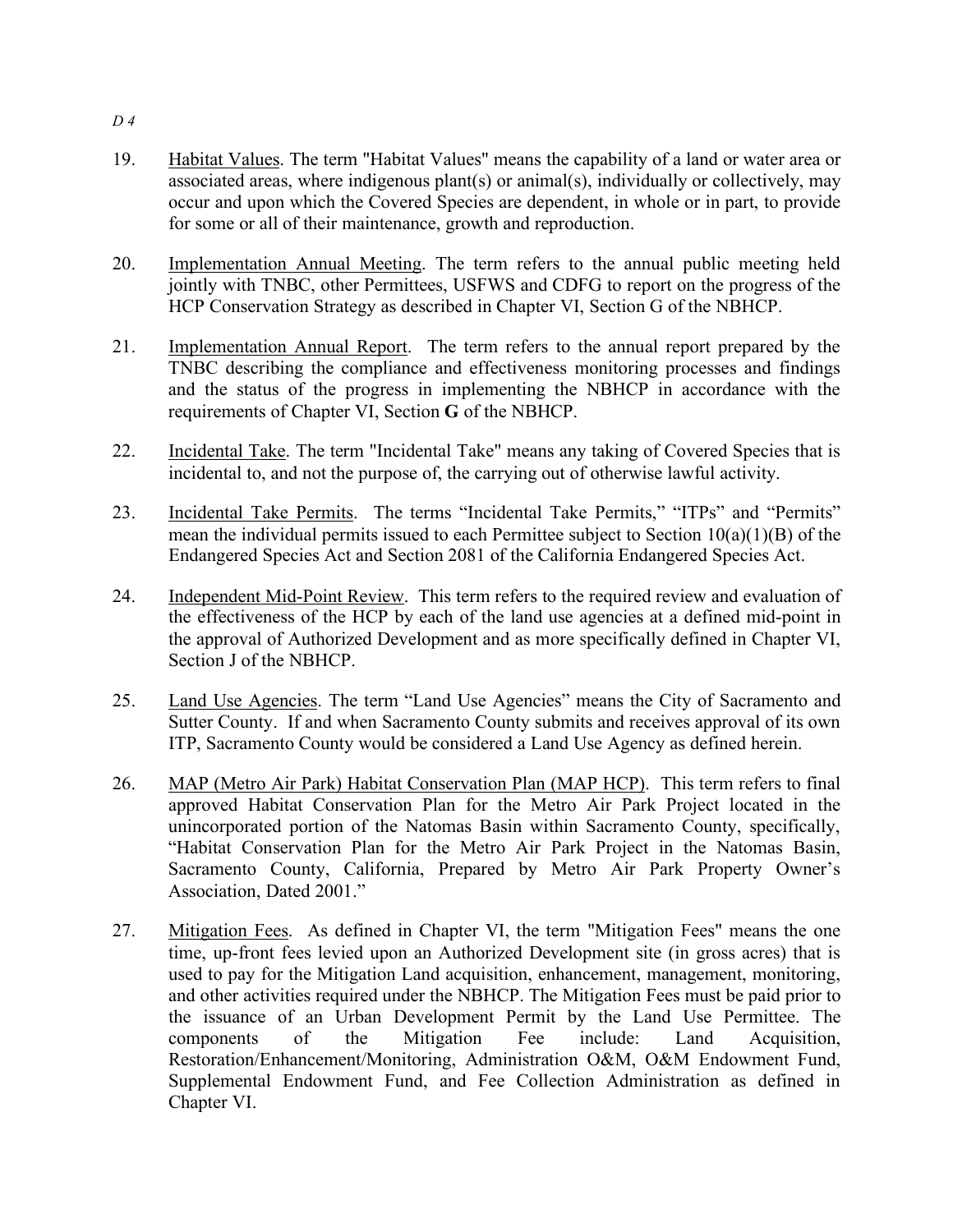- 28. Mitigation Lands. The term "Mitigation Lands" means the reserve lands acquired through collection and use of Mitigation Fees from Authorized Development, and in some cases land which has been accepted for dedication from Authorized Development, which will be set aside and managed at a ratio of one-half  $(\frac{1}{2})$  acre of land protected or preserved for every one (1) acre of land converted to Authorized Development. The NBHCP Operating Conservation Program will result in 8,750 acres of Mitigation Lands to be established and managed by TNBC.
- 29. Mitigation Ratio. The term "Mitigation Ratio" means mitigation for the conversion of land in the respective Permit Areas to Authorized Development at a ratio of one-half  $\binom{1}{2}$ acre of land protected or preserved for every one (1) acre of land converted to Authorized Development.
- 30. Mitigation Requirement. The term "Mitigation Requirement" means the mitigation requirement for each public and private project is determined by applying the Mitigation Ratio to the land area converted to Authorized Development as calculated in accordance with the requirements set forth in Chapter VI, Section 1.
- 31. Natomas Basin. "Natomas Basin" or "Basin" means that geographical area depicted in Figure 2, Natomas Basin and Affected Jurisdictions.
- 32. Natomas Basin Habitat Conservation Plan. The terms "Natomas Basin Habitat Conservation Plan," "NBHCP" and "the Plan" mean the year 2003 final version of the Natomas Basin Habitat Conservation Plan prepared for the City of Sacramento, Sutter County, The Natomas Basin Conservancy (TNBC), RD 1000 and Natomas Mutual.
- 33. Natomas Basin Habitat Conservation Plan, 1997. The terms "1997 NBHCP" and "1997 Plan" mean the previously approved City of Sacramento Natomas Basin HCP that was the original basis for this 2003 final NBHCP.
- 34. No Surprises Rule. The term "No Surprises Rule" refers the terms and conditions specified in the February 28, 1998, the U.S. Fish and Wildlife final rule codifying its "No Surprises" policy into federal regulation (63 FR 8859). The "No Surprises" rule states, in part, that: "In negotiating unforeseen circumstances, the [Service] will not require the commitment of additional land, water or financial compensation or other natural resources beyond the level otherwise agreed upon for the species covered by the conservation plan without the consent of the Permittee. If additional conservation and mitigation measures are deemed necessary to respond to unforeseen circumstances, the [Service] may require additional measures of the Permittee where the conservation plan is being properly implemented, but only if such measures are limited to modifications within conserved habitat areas, if any, or to the Conservation Plan's Operating Conservation Program for the affected species, and maintain the original terms of the Conservation Plan to the maximum extent possible. Additional conservation and mitigation measures will not involve the commitment of additional land, water or financial compensation or restrictions on the use of land, water, or other natural resources otherwise available for development or use under the original terms of the conservation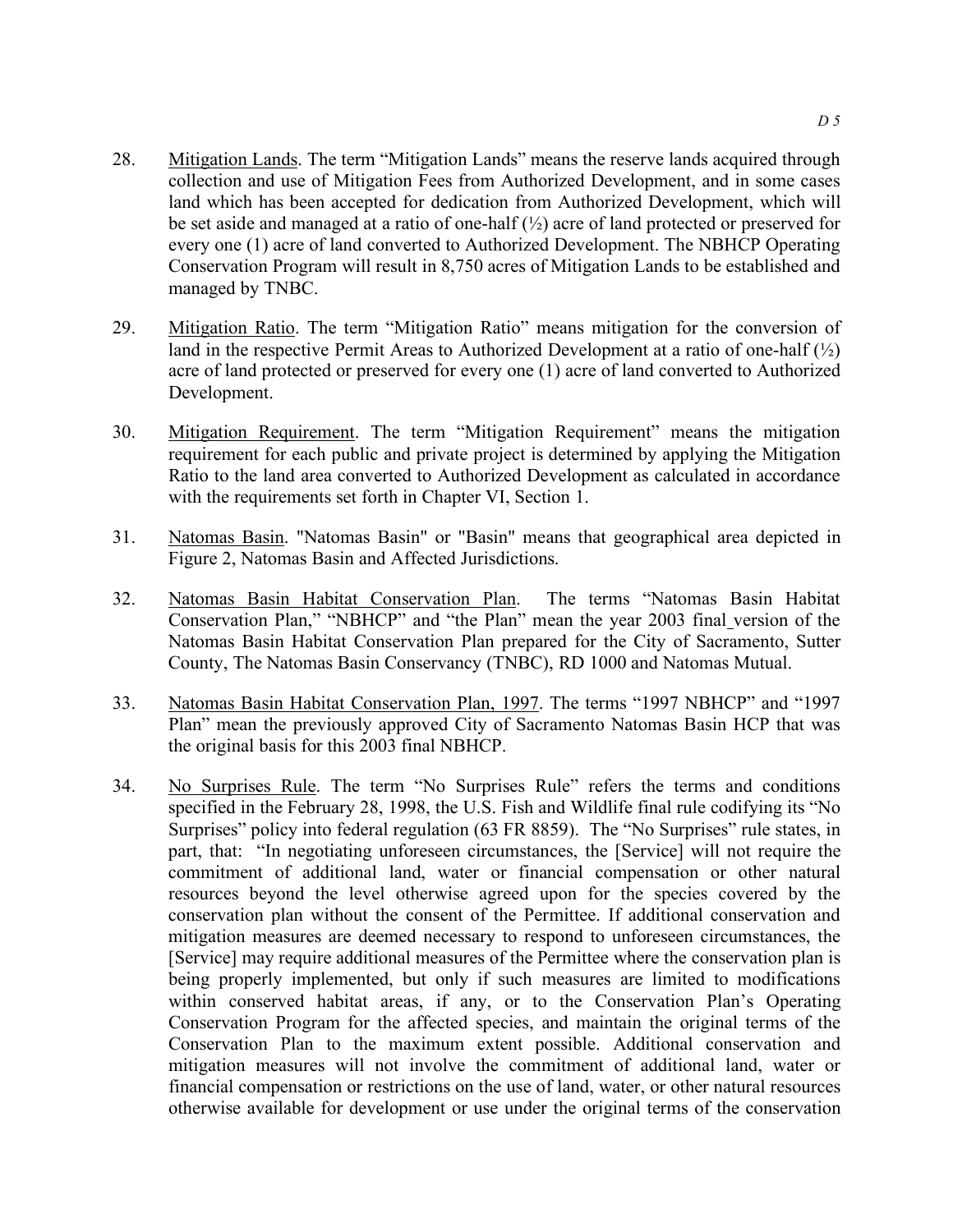plan, without the consent of the Permittee." (50 C.F.R. Sections 17.22(b)(5)(iii) and  $17.32(b)(5)(iii)$ .) The No Surprises Rules is discussed in Chapter VI, Section K of the NBHCP.

- 35. Operating Conservation Program. The term "Operating Conservation Program" means the totality of the conservation and management measures provided for under the NBHCP to avoid, minimize, mitigate and monitor the impacts of take of the Covered Species as described in Chapters IV through VI of the Plan. The Operating Conservation Program includes totals the Permittees reporting obligations under the Permits and responses to Changed Circumstances described in Chapter VI.
- 36. Overall Program Review. This term refers to a required program review of the effectiveness of the Operating Conservation Program to be initiated at the point Urban Development Permits covering a total of 9,000 acres of development in the Natomas Basin have been issued by the Land Use Permittees and by Sacramento County for the Metro Air Park. The areas to be covered by the Overall Program Review are specified and described in Chapter VI, Section I of the NBHCP.
- 37. Permit Area, City of Sacramento. The term "Permit Area" as applied to the City of Sacramento means that area designated on Figure 2 of the NBHCP Implementation Agreement that totals 8,050 acres located within the City of Sacramento city limits and in certain locations (i.e., the Panhandle Annexation Area) within the unincorporated areas of Sacramento County. Incidental take authority for the City of Sacramento is limited to this Permit Area.
- 38. Permit Area, County of Sutter. The term "Permit Area" as applied to Sutter County means that area designated on Figure 2 of the NBHCP Implementation Agreement that totals 7,467 acres located within the unincorporated areas of Sutter County, and approximately 16.5 acres located within unincorporated Sacramento County. Incidental take authority for Sutter County is limited to this Permit Area.
- 39. Permit Area, Natomas Mutual. The term "Permit Area" as applied to Natomas Mutual means canals, ditches, waterways, ponds and open water areas, as well as roads, right-ofways, facilities, maintenance yards, pumps, pipelines, and water detention facilities, under the direct jurisdiction of Natomas Mutual and inside the inner toe of levees surrounding the Natomas Basin, but not including the Sacramento River levees. Incidental take authority for Natomas Mutual is limited to this Permit Area.
- 40. Permit Area, RD 1000. The term "Permit Area" as applied to RD 1000 means canals, ditches, waterways, ponds and open water areas, as well as roads, right-of-ways, facilities, maintenance yards, pumps, pipelines, and water detention facilities, under the direct jurisdiction of RD 1000 and inside the inner toe of levees surrounding the Natomas Basin, but not including the Sacramento River levees. Incidental take authority for RD 1000 is limited to this Permit Area.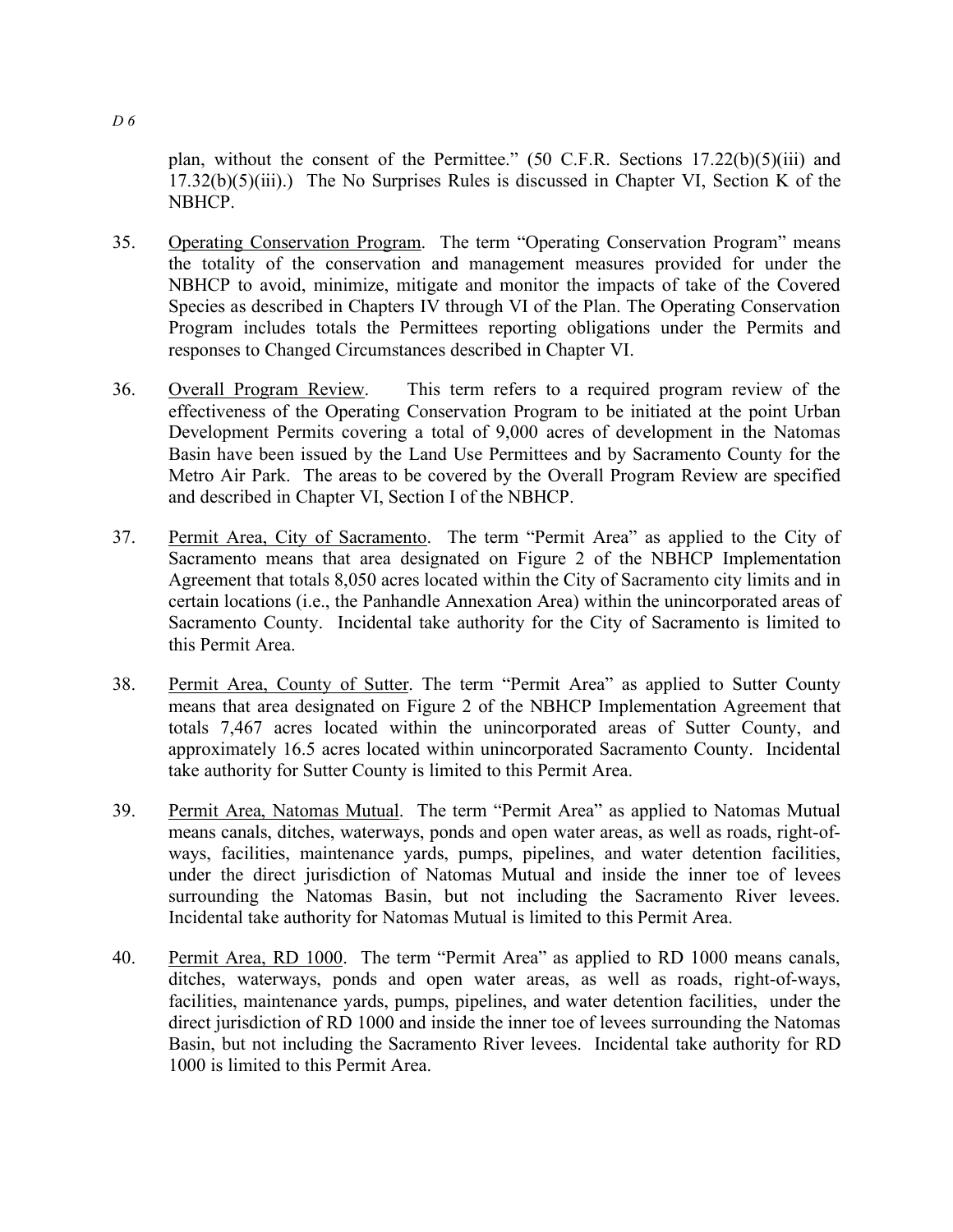41. Permit Area, TNBC. The term "Permit Area" as applied to The Natomas Basin Conservancy (TNBC) consists of all lands within the Natomas Basin (the Plan Area), as well as the land bounding the Natomas Basin and extending to the edge of water immediately outside the Natomas Basin levees and Area B as depicted on Figure 20, Out of Basin Mitigation Areas.

(Note: *During the final NBHCP approval process by the City Council of the City of Sacramento and the Board of Supervisors of Sutter County, authorization to purchase Mitigation Lands to offset the impacts of development was limited to the Natomas Basin and the "outer" ring around the levees of the Natomas Basin. No authorization to purchase lands to mitigate impacts of Authorized Development in Area B (out of basin area) was granted by the City Council and the Board of Supervisors*.)

- 42. Permittees. The term "Permittees" means the City of Sacramento, Sutter County, The Natomas Basin Conservancy and RD 1000 and Natomas Mutual to the extent that RD 1000 and Natomas Mutual apply for and obtain incidental take permits from USFWS and CDFG based upon this NBHCP.
- 43. Plan Area. The term "Plan Area" means the entire 53,537 acres of land within the inside toe of levee of the Natomas Basin levees. The Plan Area refers to the portion of the Natomas Basin that is bounded on the west by the Sacramento River, on the north by the Natomas Cross Canal, on the east by Steelhead Creek (formerly known as Natomas East Main Drain Canal), and on the south by the Garden Highway.
- 44. Planned Development. The term "Planned Development" means the Authorized Development plus the development of the 1,983 acre Metro Air Park, which is subject to the Metro Air Park Habitat Conservation Plan ("MAP Authorized Development").
- 45. Plan Operator. The term "Plan Operator" means The Natomas Basin Conservancy, the entity responsible for implementing the NBHCP.
- 46. Plan Participants. The term "Plan Participants" means parties actively involved in implementing the NBHCP, including the Wildlife Agencies (USFWS and CDFG), the Permittees (City of Sacramento, Sutter County, Natomas Mutual and RD 1000), and the Plan Operator (TNBC).
- 47. Potential Permittees. The term "Potential Permittees" refers to additional entities within the Natomas Basin that may decide to commit to the terms of the NBHCP and the Implementation Agreement and, through the issuance of Permits by the Wildlife Agencies, join as full Permittees at a future date.
- 48. Protected Species. The term "Protected Species" means those plants and animals listed under the State CESA and the Federal ESA.
- 49. Qualified Biologist. The term "qualified biologist" shall refer to a biologist which meets the training and experience requirements necessary to conduct assessments or surveys for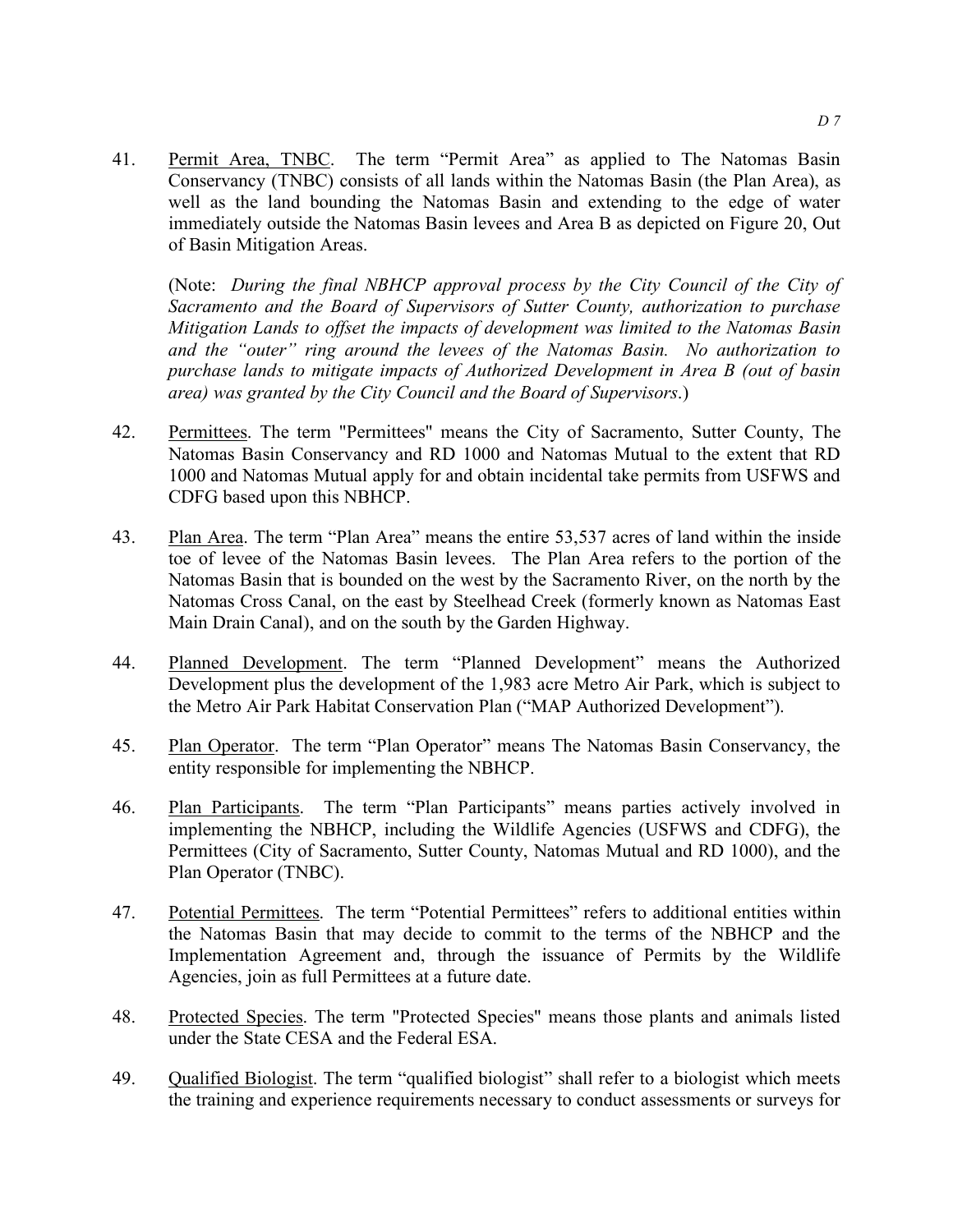specific species, and who has been approved by the Wildlife Agencies to conduct those assessments or surveys.

- 50. Reintroduction. The term "reintroduction" as used in the NBHCP refers to relocating individuals (or seeds or cysts, etc) of a Covered Species: (1). Either from one TNBC Reserve Site to another TNBC Reserve Site or from one location on a TNBC Reserve Site to a new location within the same TNBC Reserve Site; or (2) the relocation of an individual of a Covered Species from a site which will be impacted by Authorized Development to a TNBC Reserve Site to avoid, minimize or mitigate the impacts to Covered Species. The term "reintroduction" as used in the Natomas Basin HCP refers to the movement of animals or plants within the Basin and does not refer to the intentional introduction or recolonization of Covered Species from outside the Basin to inside the Basin.
- 51. Revisions. Refers to minor changes to the NBHCP as specified in Chapter VI, Section 3.a of the NBHCP. Revisions to the NBHCP are changes to the Plan provided for under the Operating Conservation Program, including Adaptive Management changes and Mitigation Fee adjustments. These revisions would not result in operations under the NBHCP that are significantly different from those analyzed in connection with the NBHCP as approved, result in adverse impacts on the environment that are new or significantly different from those analyzed in connection with the NBHCP as approved.
- 52. Section  $10(a)(1)(B)$  Permits. The terms "Section  $10(a)(1)(B)$  Permits" or "Permits" as used in this Plan means the permits issued by the USFWS under Section 10 (a)(1)(B) of the ESA which authorize the incidental take of a Covered Species which may occur as a result of urban development activities, including public facilities projects, within the City of Sacramento and Sutter County, or as a result of the operation and/or maintenance, including the construction and improvements with no significant increase to the existing footprint, of flood control or water supply activities, water ditches, canals, pumphouses, maintenance facilities, or other ancillary facilities within the Natomas Basin, or as a result of habitat management, enhancement, or restoration activities on reserve lands. "Permit" may also be used in this Plan to collectively refer to the Section  $10(a)(1)(B)$ Permits, and the Section 2081 Permits.
- 53. Section 2081 Permits. The terms "Section 2081 Permits" or "Permits" means the permits for the incidental take of threatened and endangered species, listed under the CESA, issued by the CDFG under Section 2081(b) and/or 2081.1 of the California Fish and Game Code, or any successor section to authorize the incidental take of a Covered Species which may occur as a result of urban development activities, including public facilities projects, within the City of Sacramento and Sutter County, or as a result of the operation and/or maintenance, including the construction and improvements with no significant increase to the existing footprint, of flood control or water supply activities, water ditches, canals, pumphouses, maintenance facilities, or other ancillary facilities within the Natomas Basin, or as a result of habitat management, enhancement, or restoration activities on reserve lands. "Permits" may also be used in this Agreement to

*D 8*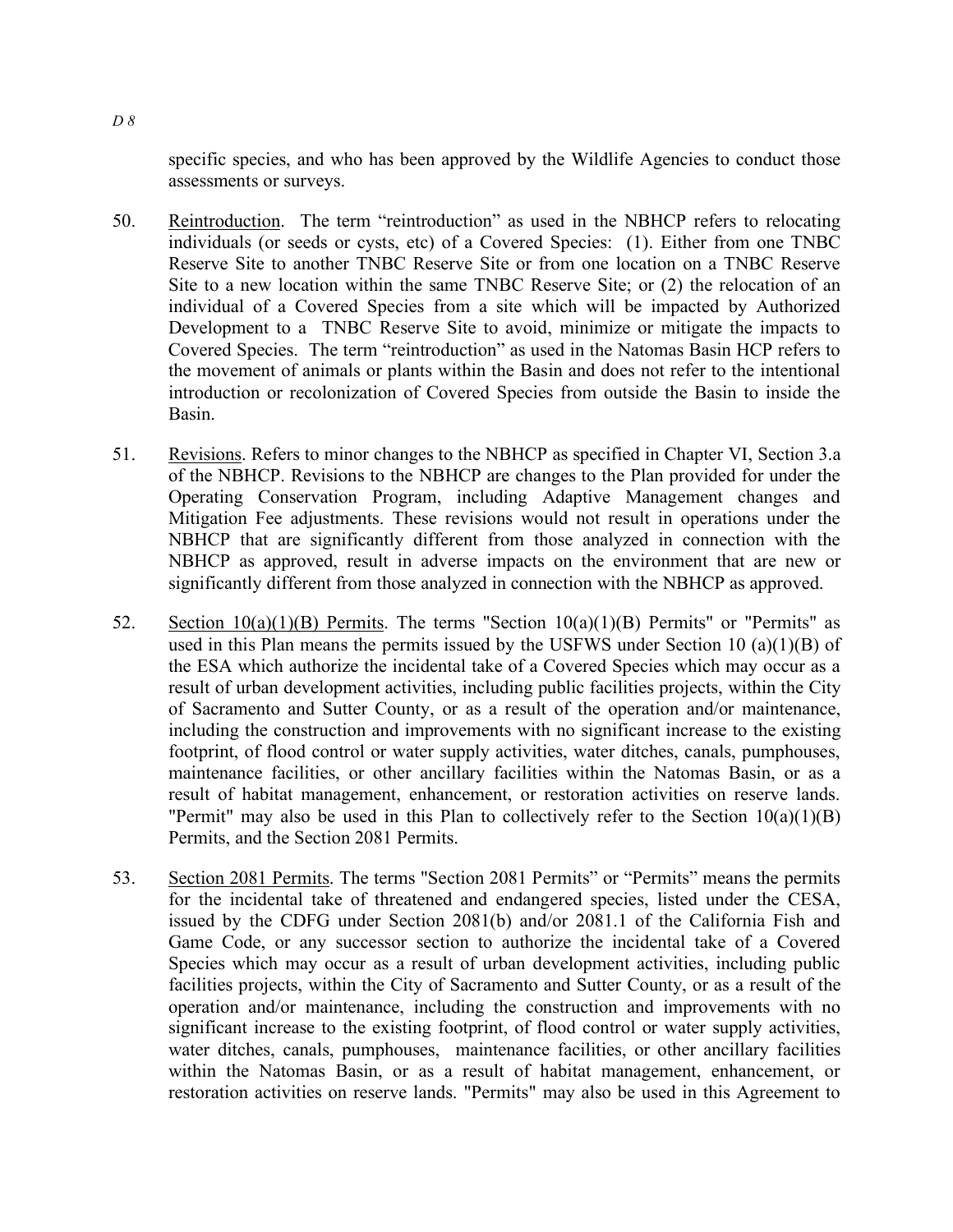refer collectively to the Section 10(a)(1)(B) Permits and/or the Section 2081(b) or 2081.1 Permits.

- 54. Site Specific Management Plan. The terms "Site Specific Management Plan" and "SSMP" mean those plans that TNBC is required to complete for each reserve unit that it acquires. SSMP's shall include operations plans that address on-site habitat restoration, enhancement, maintenance and management activities that will be presented to the NBHCP TAC for approval on a three year basis.
- 55. State Protected Species. The term "State Protected Species" means those plants and animals listed by the State of California ("State") under the provisions of CESA and shown as Covered Species on Table I-1 hereto that are found, or may be found, in the Permit Areas.
- 56. Swainson's Hawk Zone. This zone is defined as the lands which are not currently developed (excluding the 252 acres of land designated "Urban" on the City of Sacramento General Plan and the North Natomas Community Plan located within the City of Sacramento) and which are located within the Natomas Basin and within one mile east of the toe of the inside levee of the Sacramento River and extending from the Natomas Cross Canal on the north and Interstate 80 on the south. See also Figure 13 of the NBHCP.
- 57. System of Reserves. The term "system of reserves" means Mitigation Lands generally and includes all habitat conserved and managed for the Covered Species, including rice fields by TNBC.
- 58. Take or Taking. With regard to any activities subject to ESA, the terms "Take" or "Taking" shall have the same meaning as provided in the ESA. With regard to any activities subject to CESA, the terms "Take" or "Taking" shall have the same meaning as provided in CESA.
- 59. Technical Advisory Committee. The terms "Technical Advisory Committee" and "TAC" mean the advisory group of technical experts selected by the Permittees and the Wildlife Agencies to assist TNBC Board with directing the implementation of the NBHCP.
- 60. The Natomas Basin Conservancy. The terms "The Natomas Basin Conservancy," "the Conservancy" or "TNBC" shall mean the independent entity established for the purpose of implementing the Natomas Basin Habitat Conservation Plan on behalf of the City, Sutter County and other Potential Permittees. The TNBC is also a Permittee for purposes of implementation of the reserve system.
- 61. TNBC Mitigation Land or Reserve Area. The term "TNBC Reserve Area" or "TNBC Mitigation Land" shall mean those areas where TNBC is authorized to acquire and manage wildlife reserves subject to the provisions of the NBHCP. Such areas shall include all lands within the Natomas Basin, as well as the land bounding the Natomas Basin and extending to the edge of water immediately outside the Natomas Basin levees